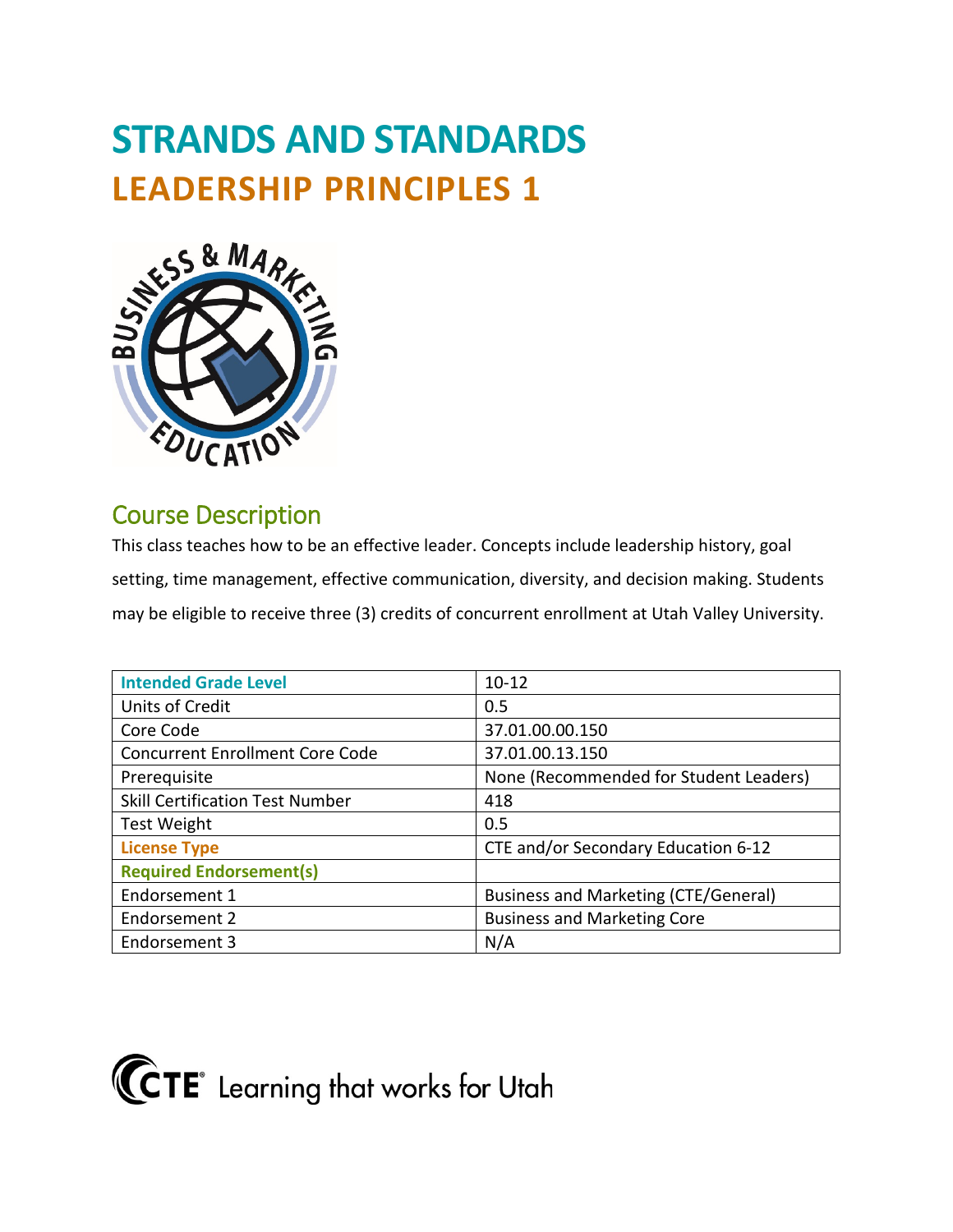## STRAND 1

**Students will investigate the history, meaning, theory, and styles of leadership.**

#### Standard 1

Understand the definition of leadership and how leadership was viewed throughout history.

#### Standard 2

Understand the historical types of leadership.

- Leader-centric
- Follower-centric
- Situational-centric

#### Standard 3

Compare and contrast leadership and management.

#### Standard 4

Describe the evolutionary process of leadership theories/approaches and their major conclusions.

- Great Man Theories
- Trait Theories
- Behavioral Theories
- Contingency/Situational Theory
- Transactional and Transformational Approach
- Emerging Leadership Approaches (e.g., Authentic Leadership, Spiritual Leadership, Servant Leadership)

#### Standard 5

Describe the three classic styles of leadership.

- Democratic
- Autocratic
- Laissez Faire

#### Standard 6

Discuss the differences between Theories X, Y, and Z.

#### Standard 7

Understand how to develop one's own personal leadership style.

#### Performance Objective

- Explain why it is important to understand the history of leadership.
- Differentiate the leadership theories/approaches.
- Describe the evolutionary process of leadership theory.
- Describe your personal leadership style.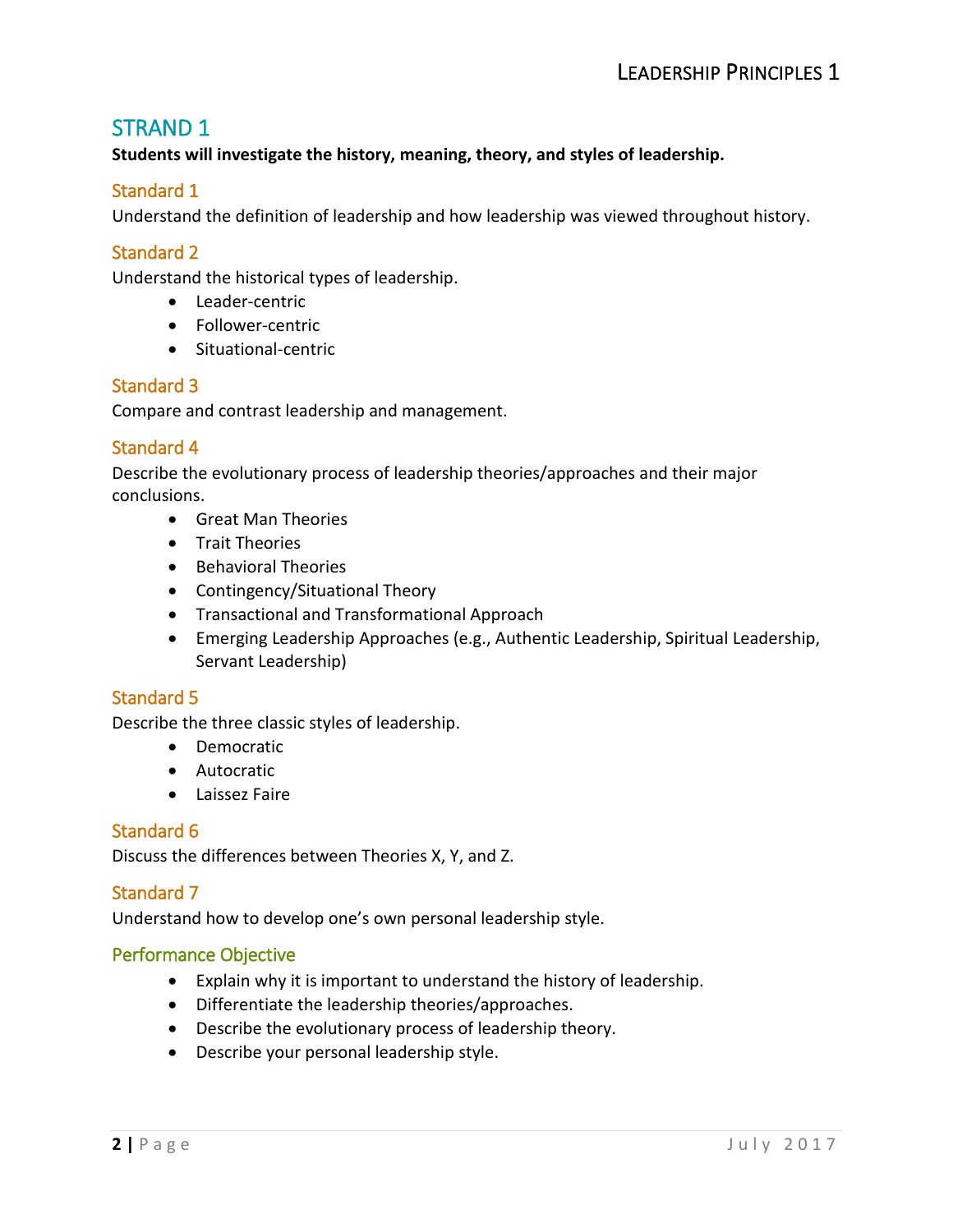## STRAND 2

**Students will learn the importance and fundamentals of a vision, a mission, and establishing goals.**

#### Standard 1

Understand the differences of individual perspectives and its effect on the purpose, benefits, and structure of vision and mission statements.

#### Standard 2

Understand how to communicate vision and mission statements.

#### Standard 3

Understand the value of goals and the characteristics of a SMART goal.

#### Standard 4

Identify and describe short, intermediate, and long term goals.

#### Performance Objective

- Write down and evaluate a possible vision.
- Identify the key ingredients of goal setting.

### STRAND 3

#### **Students will understand the importance of time management and time management techniques.**

#### Standard 1

Identify and discuss effective time management, meeting tools, and guidelines (e.g., to-do lists, ABC prioritizing, agendas, delegation, minimizing interruptions, assignments/preparation, record keeping, time limits).

#### Standard 2

Define delegation and identify the 5 step process.

- Step 1: Identify the task
- Step 2: Select appropriate person
- Step 3: Communicate expectations
- Step 4: Monitor progress
- Step 5 Evaluate results

#### Performance Objective

- Identify time management skills used to increase productivity.
- Use the 5 step process of delegation and understand its importance as a tool for effective time management.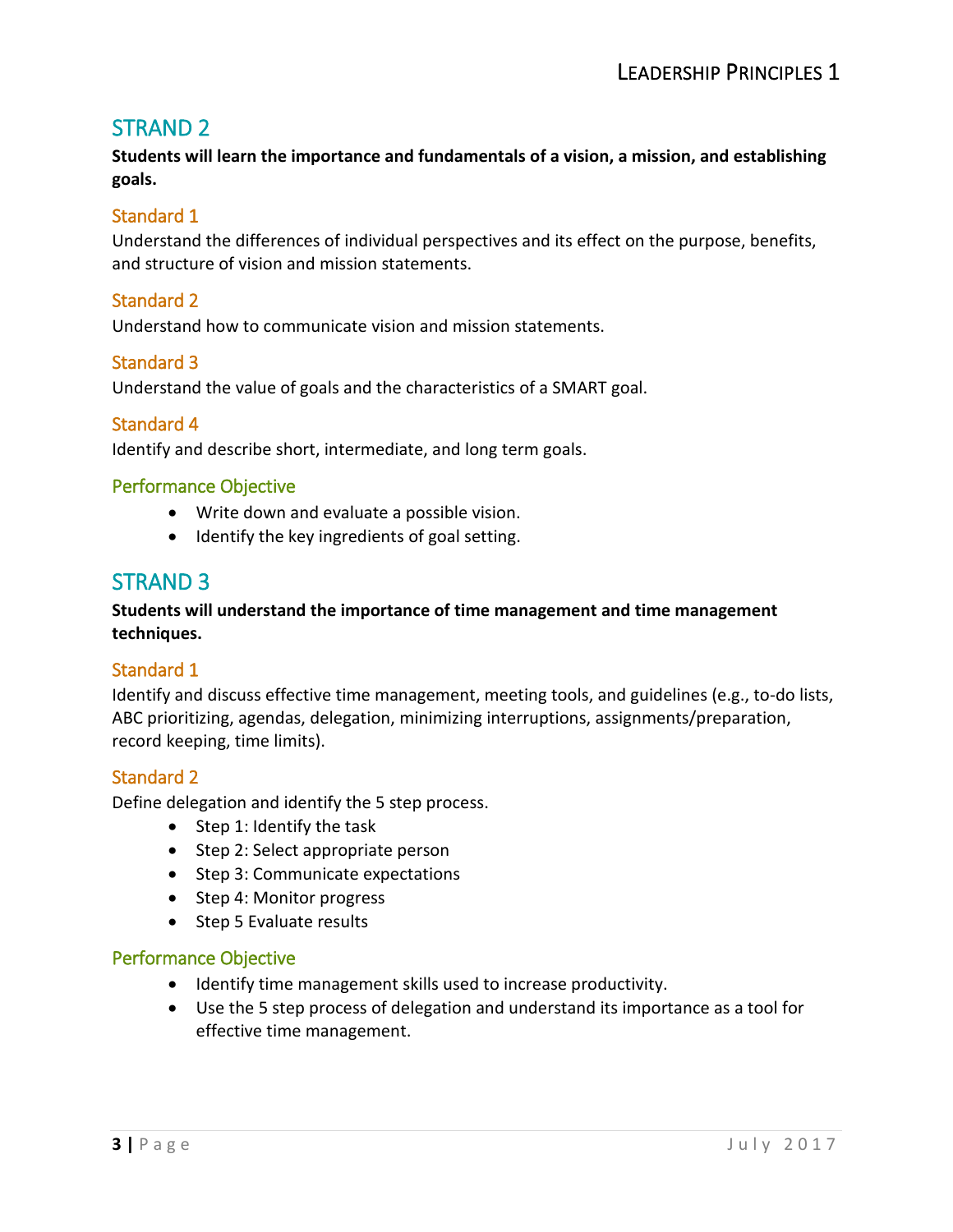## STRAND 4

#### **Students will understand effective strategies for communication.**

#### Standard 1

Recognize the differences between nonverbal and verbal communication.

#### Standard 2

Understand and identify the four basic styles of communication.

- Aggressive
- Passive
- Passive-Aggressive
- Assertive

#### Standard 3

Understand tools for effective communication (e.g., listening, validation, using "and" vs. "but," using absolutes such as "always" and "never").

#### Standard 4

Compare and contrast "I" and "you" messages.

#### Standard 5

Develop and apply effective communication skills (e.g., be respectful, eye contact, good listener, 5 C's: communicate in a clear, courteous, concise, complete, and correct manner).

#### Performance Objective

- Describe the four styles of communication.
- Plan and present a short presentation applying effective communication skills.

## STRAND 5

#### **Students will identify and understand the nature of diversity within organizations.**

#### Standard 1

Discuss the effects and power of diversity within organizations, including assimilation.

#### Standard 2

Understand how leaders can increase diversity within an organization and deal with increasing diversity.

#### Standard 3

Discuss what constitutes a subordinate/minority group and the concept of glass ceilings.

#### Standard 4

Understand the ongoing debate about affirmative action.